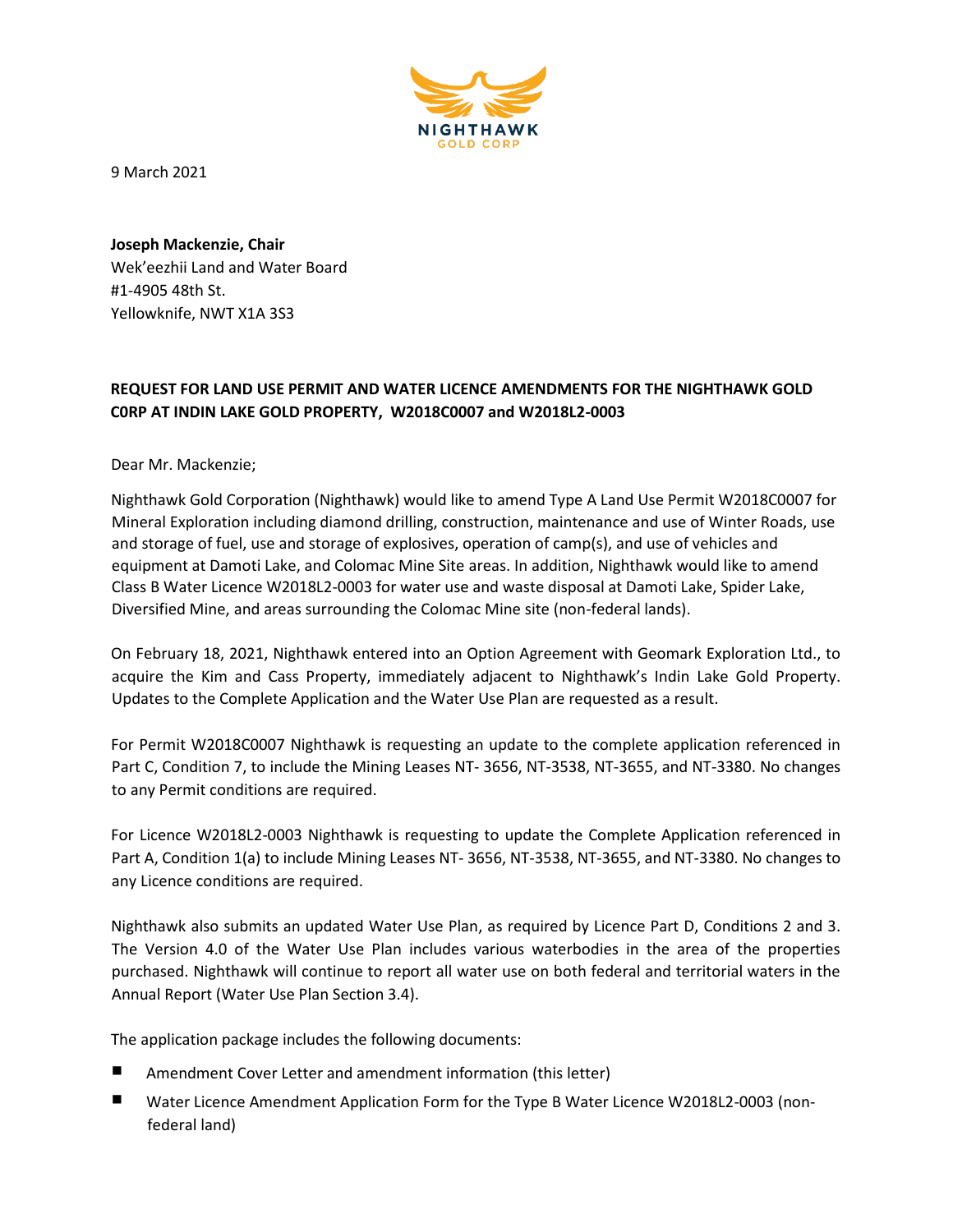## **#301 – 141 Adelaide St. W. Toronto, ON, M5H 3L5**



- Updated Water Use Plan (Version 4.0)
- Map identifying newly acquired Kim and Cass Mineral Leases.
- Updated Engagement Record to show evidence of our communications with affected parties to alert them of this request.
- Cheque for \$30 to the Receiver General for Canada (to follow via Courier)

We thank you for your time on reviewing these amendment applications. We look forward to working with the WLWB and interested parties regarding these applications. Should you have any questions or need any additional information, please feel free to contact the undersigned at dlockett@nighthawkgold.com or 604-340-4756.

Regards, **Nighthawk Gold Corp.** 

Cockett

Denise Lockett, Manager Stakeholder Relations, Licensing and Permitting

Attachments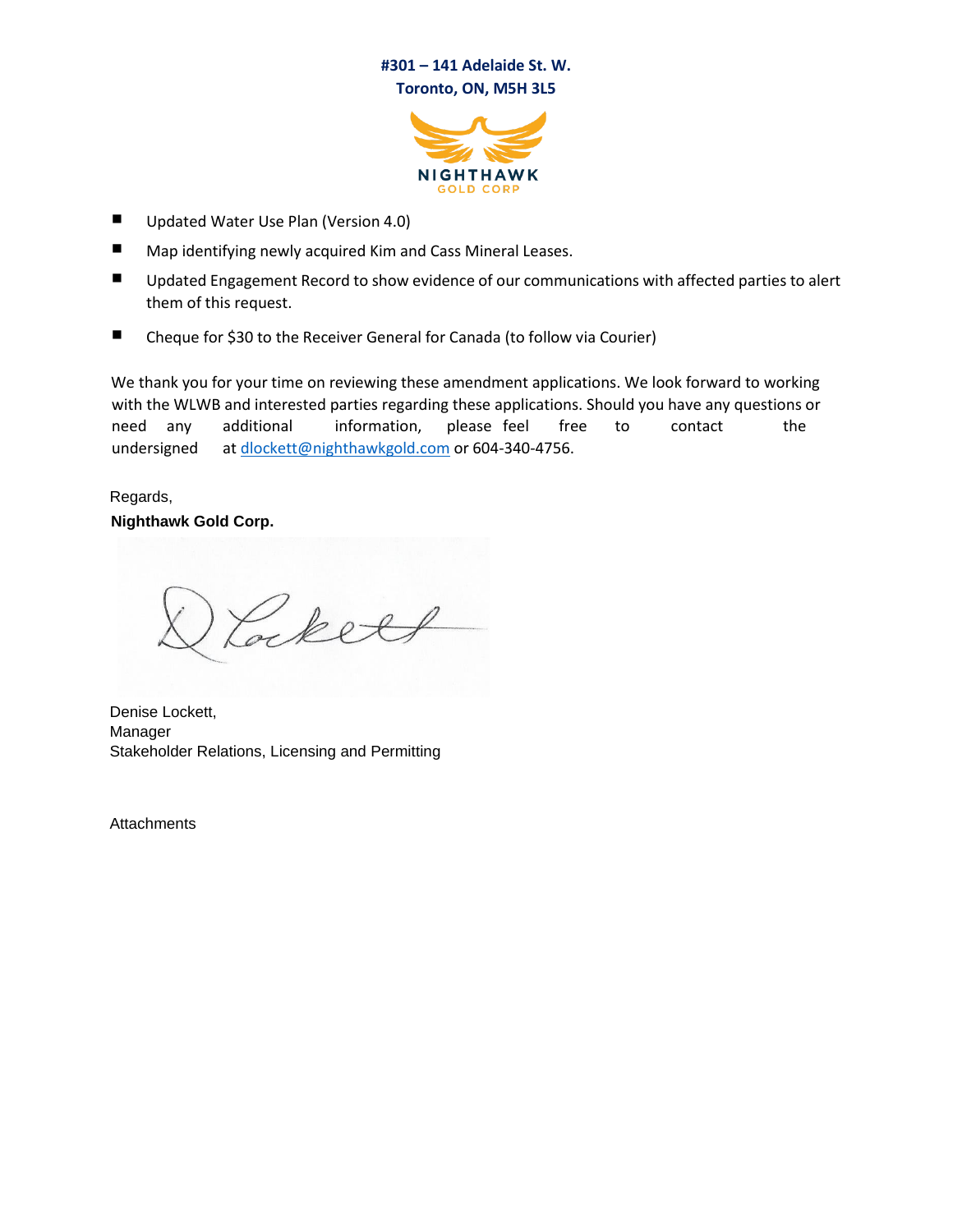#301 - 141 Adelaide St. W. Toronto, ON, M5H 3L5